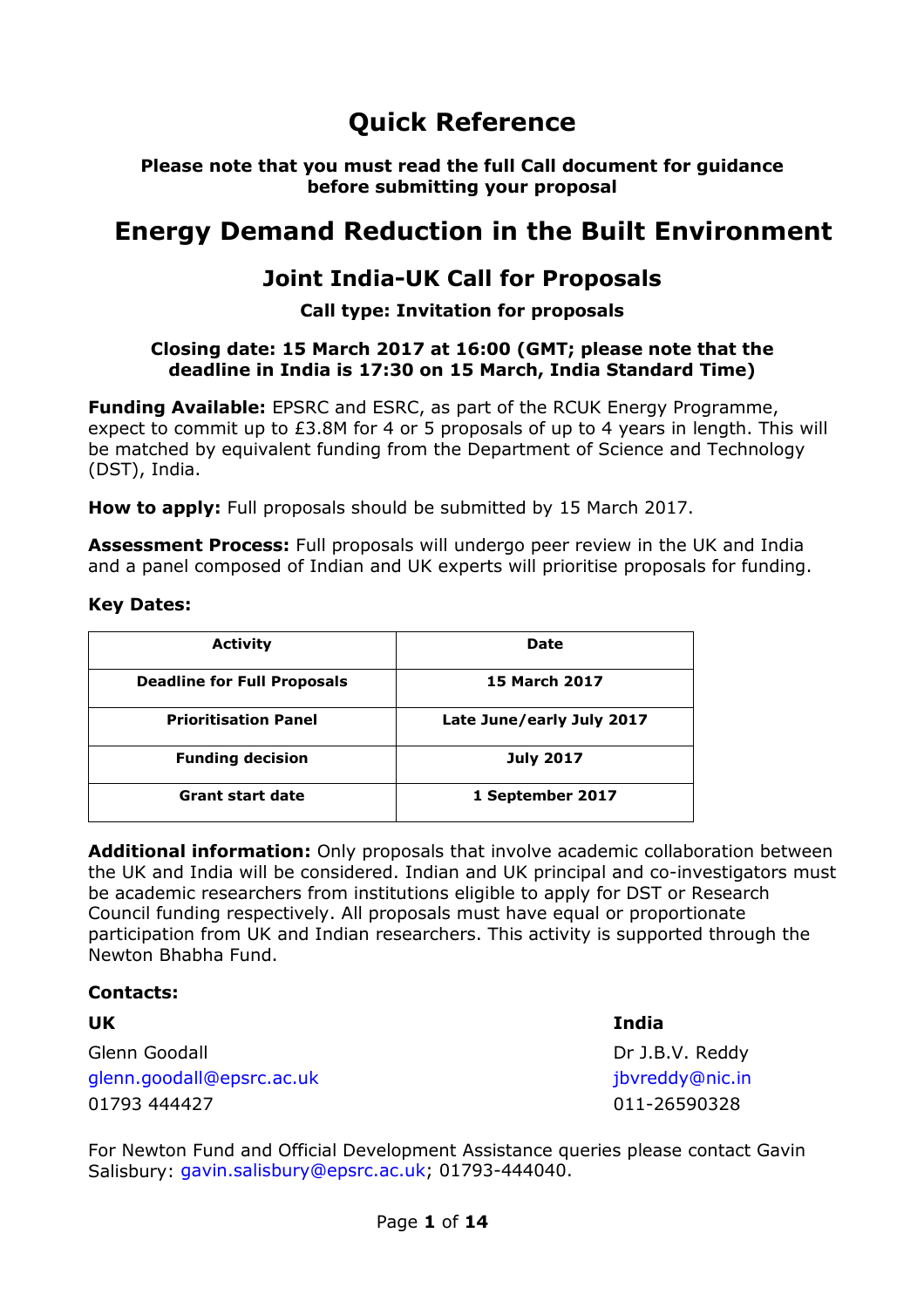





# **Energy Demand Reduction in the Built Environment**

## **Joint India/UK Newton Newton Bhabha Fund Call for Proposals**

## **Call type: Invitation for proposals**

## **Closing date: 15 March 2017**

### **Related themes: Energy**

## **Summary**

The Government of India's Department of Science and Technology (DST) and EPSRC and ESRC, as part of the Research Councils UK (RCUK) Energy Programme, jointly invite proposals for collaborative research projects focussing on reducing energy demand in the built environment as part of the Newton Bhabha Fund.

RCUK and DST are looking to strengthen collaboration between UK and Indian research institutions. India is one of the RCUK priority countries for increasing research collaboration, with the objective of pairing the best UK researchers with the best overseas. Likewise, DST also accords high priority to research collaboration with the UK. then collaboration between UK and Indian<br>the RCUK priority countries for increasing<br>ective of pairing the best UK researchers with<br>so accords high priority to research<br>mand in the built environment was agreed<br>ne RCUK Energ

The call topic of reducing energy demand in the built environment was agreed upon through a dialogue between the RCUK Energy Programme and DST. The topic was discussed at a joint India/UK workshop in New Delhi in April 2 a number of priority areas were identified. The report of the workshop can be a number of priority areas were identified. The report of the workshop can be<br>found at: http://www.rcuk.ac.uk/documents/india/indo-uk-workshopreport-pdf/.

On behalf of the RCUK Energy Programme this call is being administered on the UK side by EPSRC, as part of the Newton Bhabha Fund. However, UK side by EPSRC, as part of the Newton Bhabha Fund. However,<br>interdisciplinary proposals which include social science in the remit of the UK's Economic and Social Research Council (ESRC) are strongly encouraged.

The topic aligns closely to EPSRC's End-Use Energy Demand Research area https://www.epsrc.ac.uk/research/ourportfolio/researchareas/energyefficiency/ The topic aligns closely to EPSRC's End-Use Energy Demand Research area<br>https://www.epsrc.ac.uk/research/ourportfolio/researchareas/energyefficiency/<br>and DST's Clean Energy Research Initiative (CERI; http://www.dst.gov.in/ energy-research-initiative) ).

Only joint UK/India collaborative proposals are eligible for the call. In addition applicants must fulfil eligibility requirements of the UK Research Councils or DST as applicable.

Proposals will be assessed by expert peer reviewers, and those that are sufficiently strongly supported will be advanced to a funding prioritisation panel in June/July 2017. Funding decisions are expected to be made in July 2017.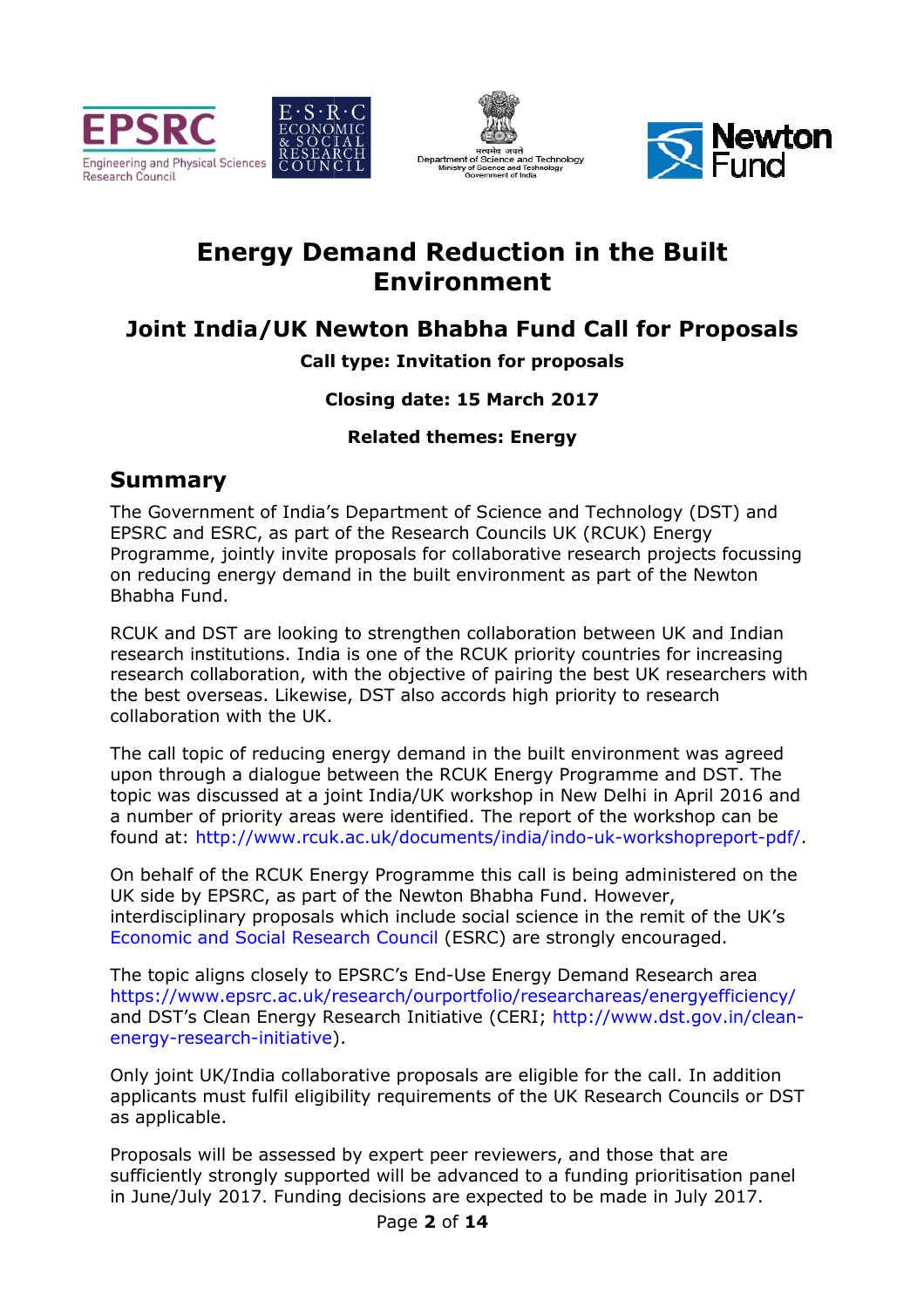## **Background and Scope**

Globally, energy demand reduction and energy efficiency are recognised as the most effective interventions to meet the 2050 greenhouse gas reduction target, in order to mitigate climate change. Reducing energy demand also makes access to clean energy more affordable and improves energy security, thereby addressing all three aspects of the energy trilemma in a cost-effective way.

Energy demand can be reduced by better energy efficiency, increased control and hence reduced waste and changes in practices/behaviour. These three methods are interlinked in complex socio-technical ways and this call aims to fund research into a more complete understanding of this relationship. Interventions can also be effective at different levels of scale from the single building level up to national level.

Three topics for the call have been identified, and applicants must indicate how their proposed research would address **at least one** of these topics:

- Peak demand reduction through improved building envelopes, low-energy cooling & heating, social practices of adaptive thermal comfort and postoccupancy evaluation.
- City- and community-level energy efficient technologies, research to provide guidance to urban planning, and community design and management for energy.
- Integration of information, communication and renewable energy technologies at building, community, and city level interventions.

Collaborative efforts to establish information and communication technology (ICT) based building energy benchmarking, future stock modelling and energy demand forecasting, which may include end-use data and existing building data, may also be included as part of facilitating the above research.

Interdisciplinary proposals, considering the socio-economic factors of energy demand interventions in the above areas, are strongly encouraged.

For more information about EPSRC's portfolio and strategies, see our website: https://www.epsrc.ac.uk/research/ourportfolio/. For more information about ESRC's research, see http://www.esrc.ac.uk/research/our-research/.

Information on the six UK EPSRC-ESRC Centres in end-use energy demand can be found at: http://www.eueduk.com/.

DST's portfolio and strategies can be accessed at: http://www.dst.gov.in/technology-mission-clean-energy-and-water.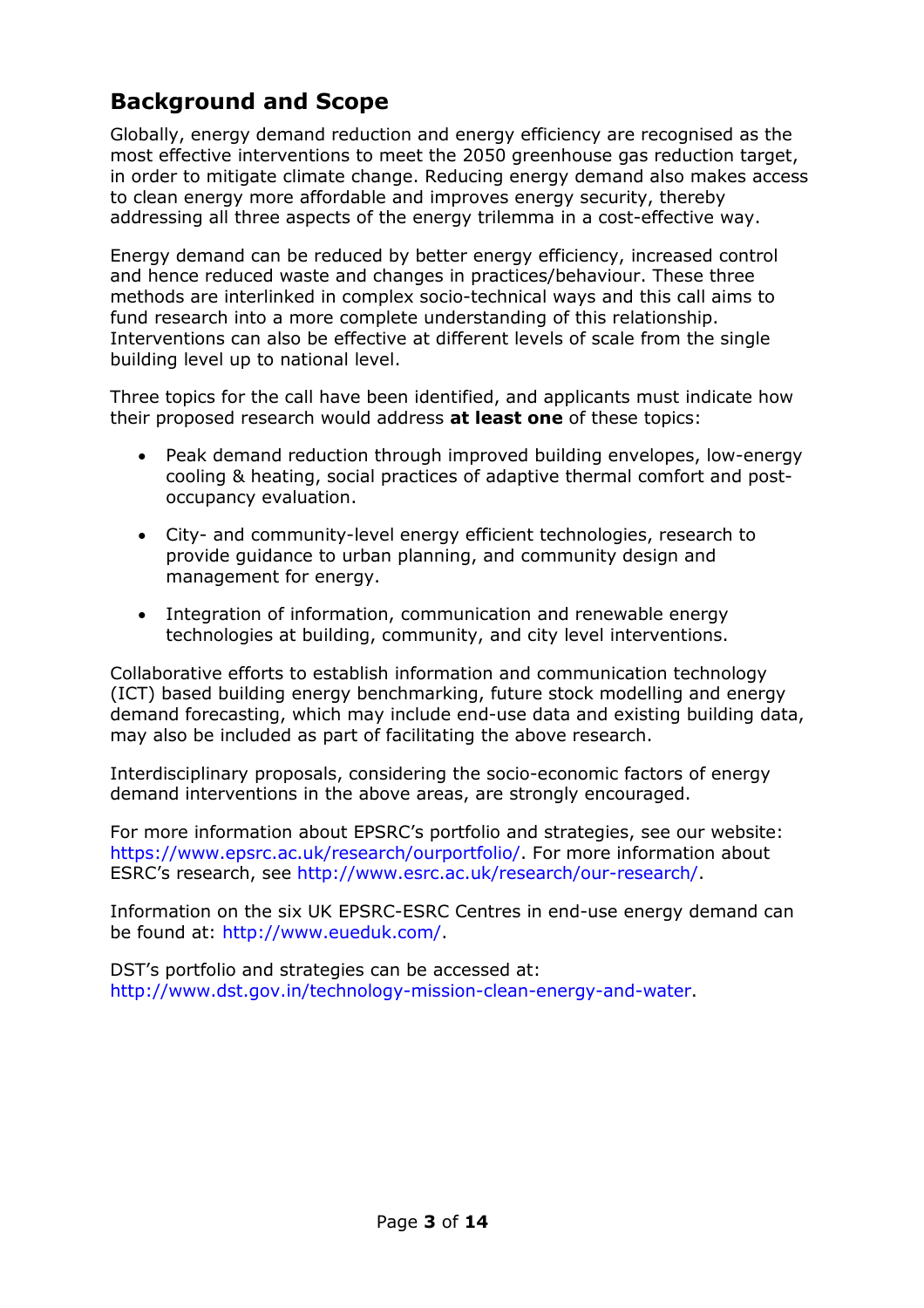## **The Newton Bhabha Fund**

The Newton Bhabha Fund aims to bring together the UK and Indian scientific research and innovation sectors to find joint solutions to the challenges facing India in economic development and social welfare. The scheme is part of the UK's £375 million Newton Fund to support science and innovation partnerships between the UK and emerging powers.

The Newton Bhabha Fund will use the UK's strengths in research and innovation to support greater scientific research capacity in India and build research partnerships between British and Indian research institutions.

## **Funding available**

The RCUK Energy Programme expects to commit up to £3.8M on 4 or 5 research programmes of up to four years in length for the UK partners. DST expects to commit equivalent funding to the Indian partners.

## **Equipment**

Equipment is not available through this call from UK funding.

For more information on equipment funding, please see: https://www.epsrc.ac.uk/research/facilities/equipment/.

However, Indian partners are eligible for equipment funding not exceeding 30% of the project cost. Additionally, demonstration units can also be supported up to 20% of the project cost.

# **Eligibility**

Standard EPSRC eligibility requirements apply for the UK team in this activity. For information on the eligibility of organisations and individuals to receive EPSRC funding, see the EPSRC Funding Guide: https://www.epsrc.ac.uk/funding/howtoapply/fundingguide/.

For information on the eligibility of organisations and individuals to receive EPSRC funding, see the EPSRC Funding Guide: https://www.epsrc.ac.uk/funding/howtoapply/fundingguide/. A list of eligible organisations to apply to EPSRC is provided at: http://www.rcuk.ac.uk/funding/eligibilityforrcs/.

The researchers in India should be a based in a regular faculty in Indian academic or recognised R&D institutions. Potential Indian partners should contact DST directly if they are unsure of their eligibility to apply through this call.

Only proposals that involve academic collaboration between the UK and India will be considered. All proposals must have equal or proportionate participation from UK and Indian researchers.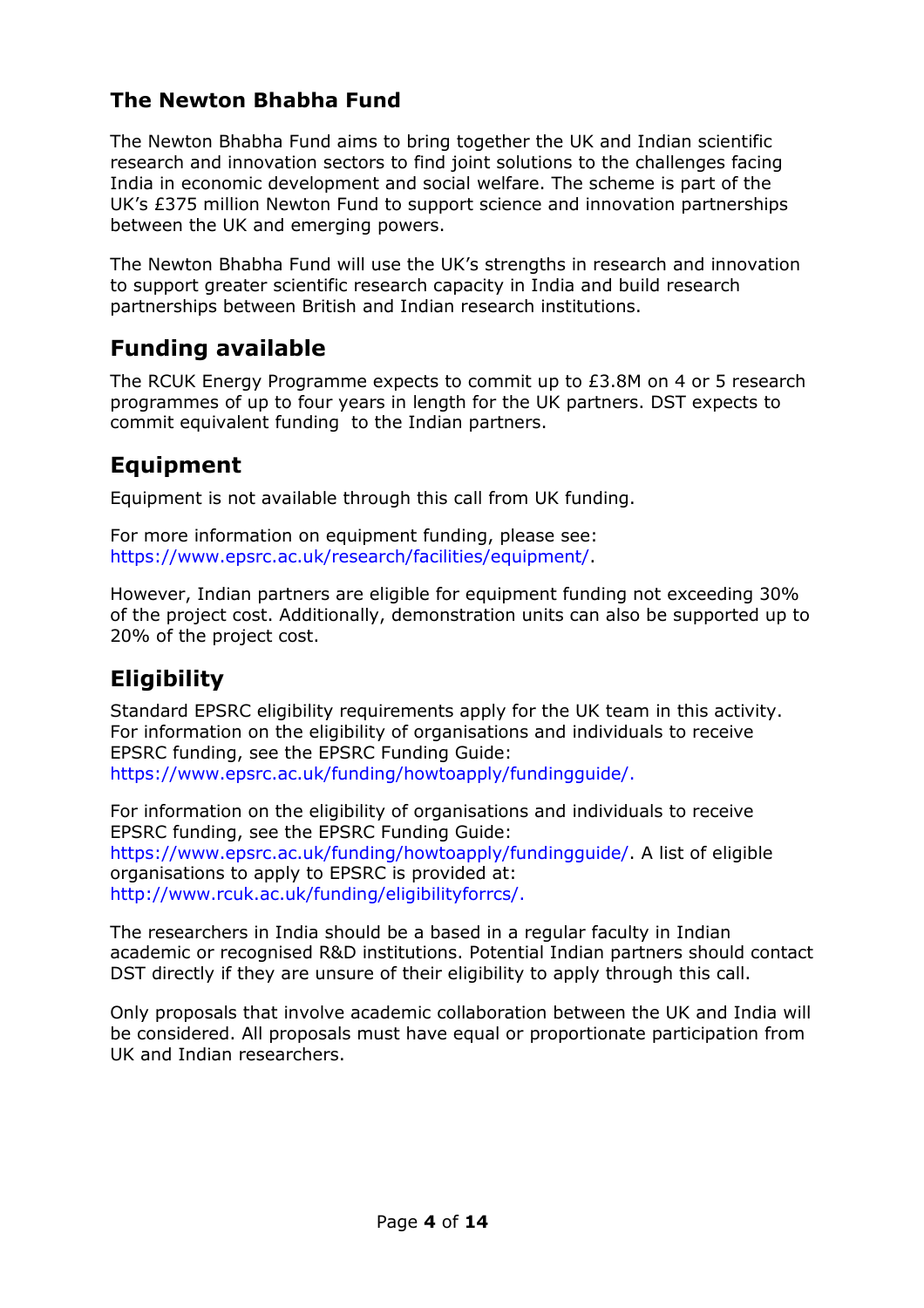## **How to apply**

## **Submitting an application**

#### **Lead partners**

A UK-based lead partner and an India-based lead partner should be identified, each of whom will lead on interaction with the funding agency in their respective countries.

The costs of the UK institutions will be met from EPSRC through the Newton Fund, and those for the Indian partner institutions will be met by DST.

EPSRC will handle proposals for UK applicants. This is a joint application to DST and EPSRC and applicants should ensure that identical applications are submitted by the closing date to both DST and EPSRC.

The UK application should be submitted through the UK Research Councils' grant submission system, which is known as Je-S. The UK researchers' submission must include the partner Indian research organisations as Project Partners, including the total amount of money requested from DST. An Indian Reviewer Nomination form and 'Undertaking' form must also be included in the submission; these forms are available to download from the call page on the EPSRC website.

The DST application should be a hard copy of the UK Je-S form and attachments (this can be printed directly from Je-S).

Submissions must include financial and project information for both UK and Indian components of the joint programme. Applicants must ensure that all documents are submitted to both EPSRC via Je-S and DST. For further details, see the Je-S submission guidance below.

#### **The deadline for receipt of proposals for DST and EPSRC is 16:00 UK time on 15 March 2017. Applications to DST must be received by 17:30 Indian time on 15 March 2017. We will not accept late applications.**

#### **Submitting the application – UK lead partner**

The UK-based lead partner should prepare and submit a proposal using the Research Councils' Joint Electronic Submission (Je-S) System https://jes.rcuk.ac.uk/JeS2WebLoginSite/Login.aspx.

Both single and multi-institutional bids are invited. However, proposals must be submitted on one common Je-S proposal form even if they are multi-institutional bids.

When adding a new proposal, you should select:

- Council 'EPSRC'
- Document type 'Standard Proposal'
- Scheme 'Newton Fund'
- On the Project Details page you should select the 'UK-India Reducing Energy Demand in the Built Environment' call.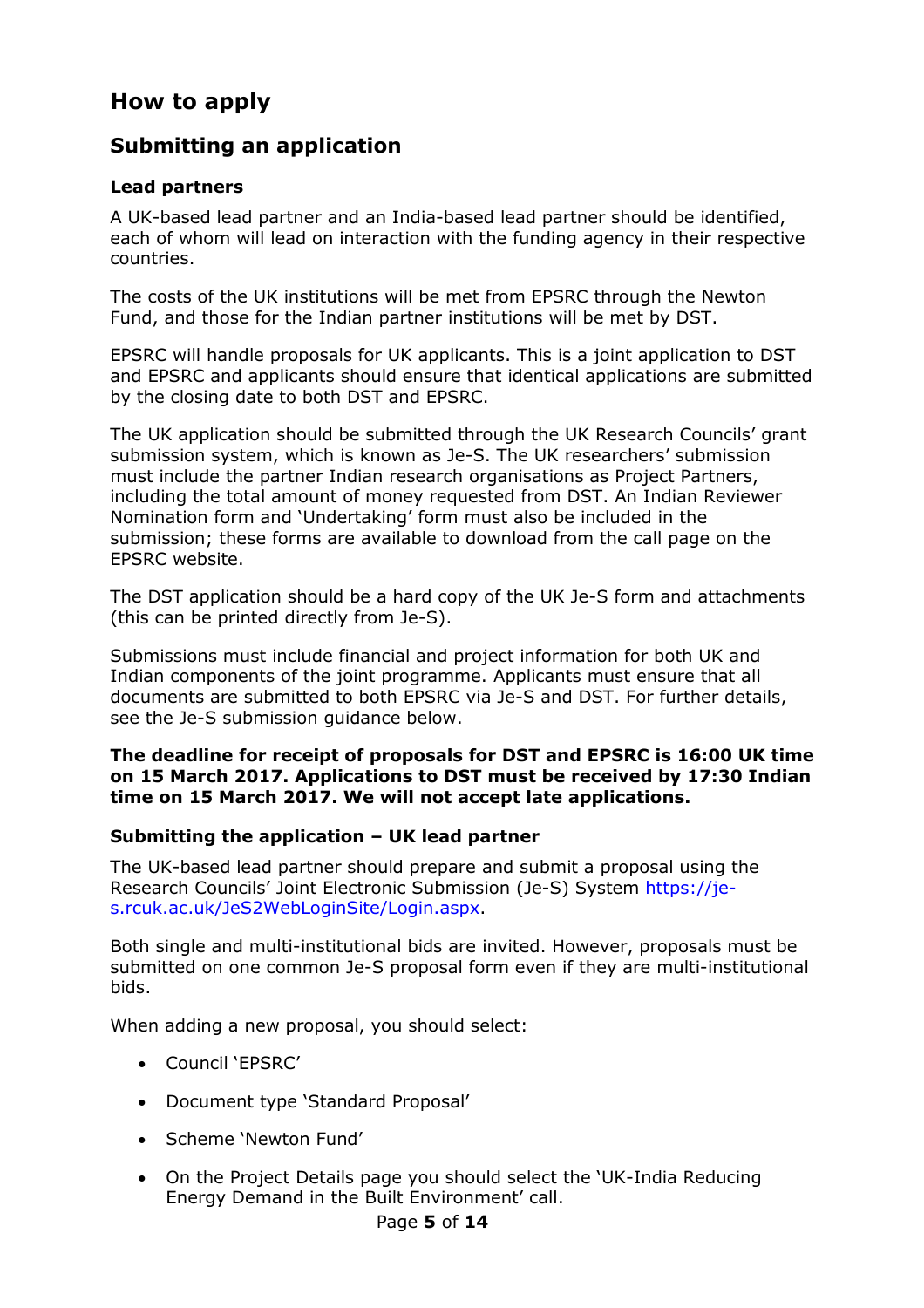Note that clicking 'submit document' on your proposal form in Je-S initially submits the proposal to your host organisation's administration, not to EPSRC. Please allow sufficient time for your organisation's submission process between submitting your proposal to them and the call closing date. EPSRC must receive your application by 16:00 GMT on 15 March 2017.

Guidance on the types of support that may be sought and advice on the completion of the research proposal forms are given on the EPSRC website (https://www.epsrc.ac.uk/funding/howtoapply/fundingguide/resources/) which should be consulted when preparing all proposals.

When we receive your application through Je-S, you cannot make any amendments or additions. Therefore please make sure that all supporting documents are secured well in advance of the closing date.

We will contact you if there is a problem with your application. Any delay in your proposal will jeopardise the quantity of reviews we receive on your application which may affect the final panel decision.

### **Submitting the application – India lead partner**

## **Guidance on writing an application**

The following Documents are required:

- Case for Support: up to 8 pages
	- $\circ$  Up to two sides of A4 detailing the track record of the applicants, justification of the added value offered by the assembled collaborative team and how this grant will complement the group's other activities.
	- $\circ$  The remaining 6 pages should include a description of the proposed research, and its context (including the Indian and UK national importance of the work) and the proposed methodology. It should also include:
		- o Detailed arrangements for project management in terms of milestones and deliverables, outlining how linkages between UK and Indian researchers are to be managed.
		- o Full details of both the UK and Indian researchers' contributions to the project.
		- $\circ$  Full details of the involvement of non-academic project partners (e.g. industrial collaborators and other research users), including contributions being provided by these organisations and their role in transfer of research outputs into practice. Project partner letters of support should be included as appropriate.
- Pathways to impact: up to two pages

Outline the potential pathways to impact and any appropriate requested resources. Pathways to impact in the Indian context should be the primary focus.

• Work Plan, 1 page.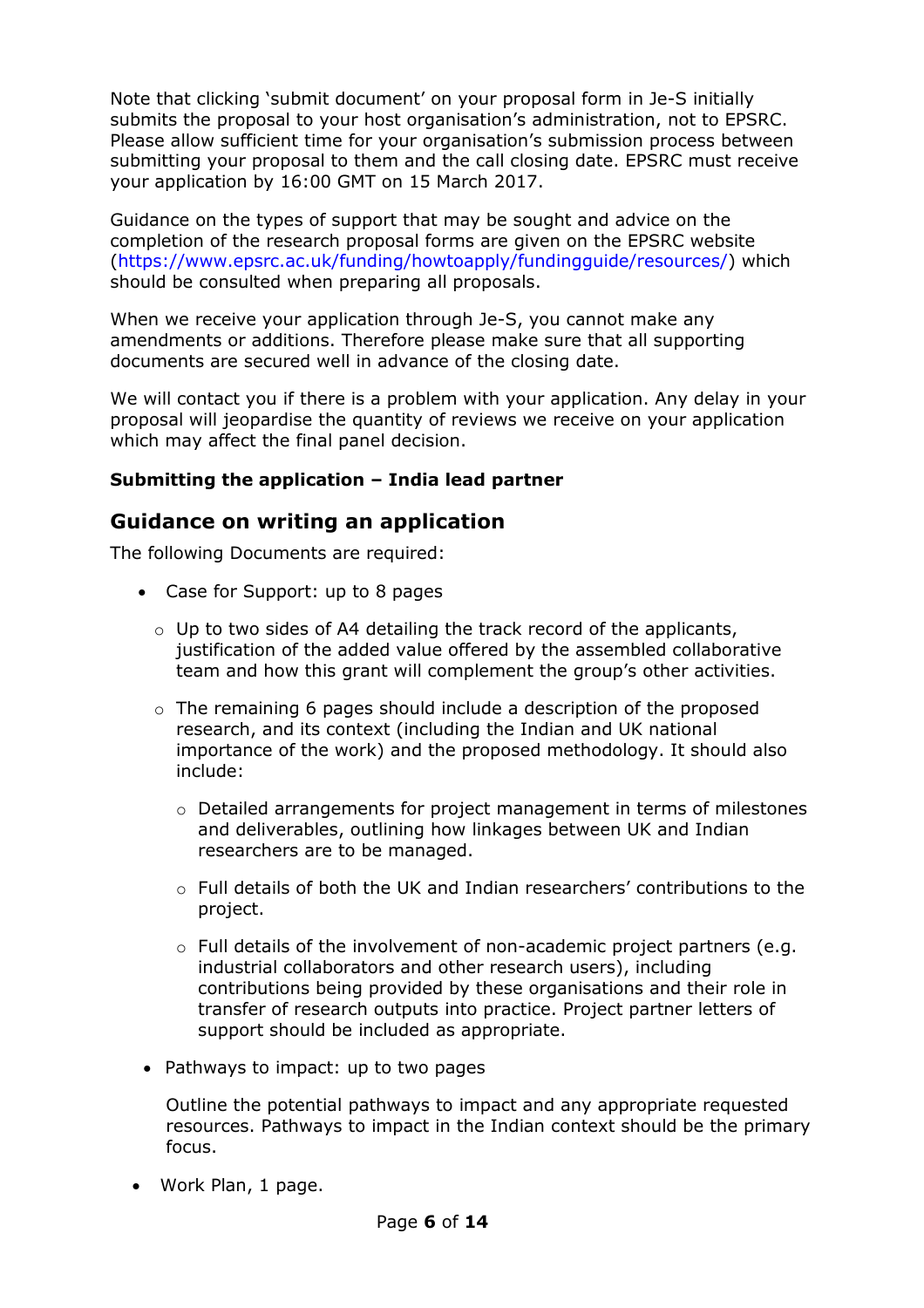A diagrammatic work plan including milestones

• Justification for Resources: up to two pages

Please explain and justify the costs for both the UK and Indian partners

- Data management plan: up to two pages
- Official Development Assistance (ODA) statement: up to one page (attachment type 'Non-UK components')

A short statement which addresses the questions at: http://www.newtonfund.ac.uk/about/what-is-oda/.

- CVs (up to two pages each) for named researchers, visiting researchers and researcher co-investigators only, where applicable. CVs for investigators are not required and will not be accepted.
- 'Project partner letters of support' (no page limit) including each Indian research organisation with whom you are working. One of these must be a Host Organisation Statement from the VC or equivalent of the lead Indian institution on the application, indicating their commitment to the partnership and how this will be delivered.
- 'Indian Reviewer Nomination' form: available on the EPSRC website call page, submitted as Type: 'Other Attachment'.
- DST 'Undertaking' form: available on the EPSRC website call page, submitted as Type: 'Other Attachment.'

If your proposal exceeds the page limit or does not conform to this format, your proposal will not be considered.

EPSRC and DST reserve the right to reject a proposal without recourse to peer review if it is deemed that the research proposed is outside of the scope of this call.

We require the use of minimum 11pt font of a sans-serif font style such as Arial or Helvetica on A4 pages with 2cm margins on all pages.

Please note that on submission to EPSRC **all** non-PDF documents uploaded onto Je-S are converted to PDF, the use of non-standard fonts may result in errors or font conversion, which could affect the overall length of the document.

In addition, where non-standard fonts are present, and even though the converted PDF document may look unaffected in the Je-S System, when it is imported into the Research Councils Grants System some information may be removed. We therefore recommend that where a document contains any nonstandard fonts (scientific notation, diagrams etc), the document is converted to PDF prior to attaching it to the proposal.

For advice on writing proposals see:

https://www.epsrc.ac.uk/funding/howtoapply/preparing/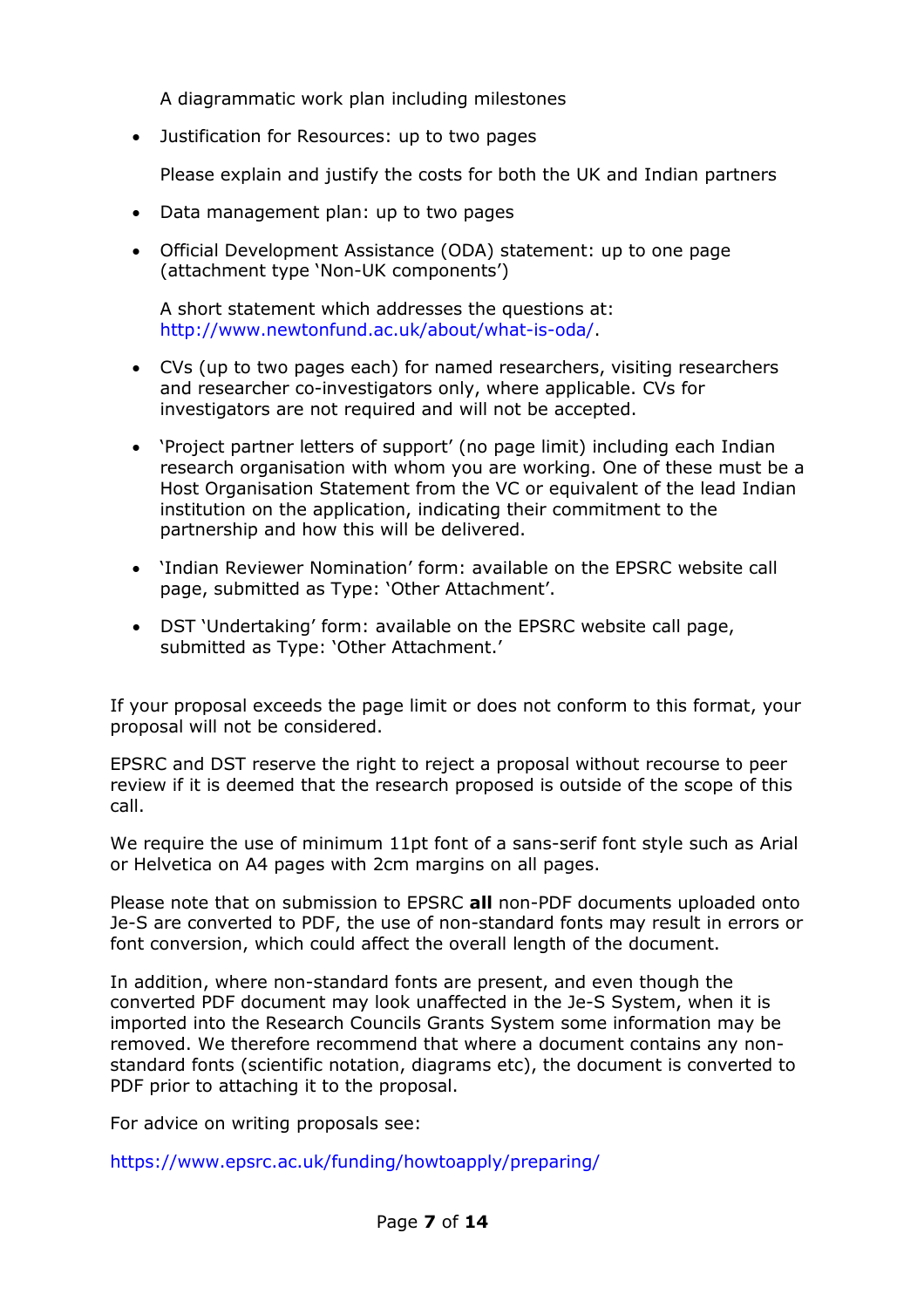### **Ethical Information**

Applicants should use the Ethical Information section on the Je-S form to demonstrate to peer reviewers that they have fully considered any ethical issues concerning the material they intend to use, the nature and choice, current public perceptions and attitudes towards the subject matter or research area. EPSRC will not fund a project if it believes that there are ethical concerns that have been overlooked or not appropriately accounted for. All relevant parts of the Ethical Information section must be completed. If the research will involve human participation or the use of animals covered by the Animals (Scientific Procedures) Act 1986 it is recommended that applicants pay particular attention to the guidance highlighted below. EPSRC reserves the right to reject applications prior to peer review if the Ethical Information sections are not completed correctly. Other relevant guidance includes EPSRC's policy on animal use in research: https://www.epsrc.ac.uk/about/standards/animalresearchpolicy/ and the EPSRC Responsible Innovation Framework:

https://www.epsrc.ac.uk/research/framework/. Please refer also to the ESRC Research ethics framework:http://www.esrc.ac.uk/funding/guidance-forapplicants/research-ethics/.

Further guidance on completing the Je-S form can be found at https://jes.rcuk.ac.uk/Handbook/pages/GuidanceonCompletingaStandardG/EthicalInforma tion.htm.

### **User Engagement Strategy**

Successful applicants will be required to develop and execute a strategy for engaging with potential users of the research funded in the project (resources for this activity can be requested as part of the Pathways to Impact and must be justified in the application). This strategy should be reviewed and updated regularly as part of the formal management of the grant.

The strategy should cover:

- how and when potential users have been / will be identified;
- what form the engagement will take;
- what steps will be taken to ensure that outputs of the research are made available to potential users;
- suitable metrics for determining the success of the strategy in delivering value to users.

## **Assessment**

### **Assessment process**

#### **UK Process**

Proposals will be sent to at least three peer reviewers selected by EPSRC. Applicants may nominate three reviewers and EPSRC guarantees to contact at least one of these. Applicants whose proposals attract sufficiently supportive reviews will have the opportunity to respond to reviewers' comments in writing prior to the joint prioritisation panel.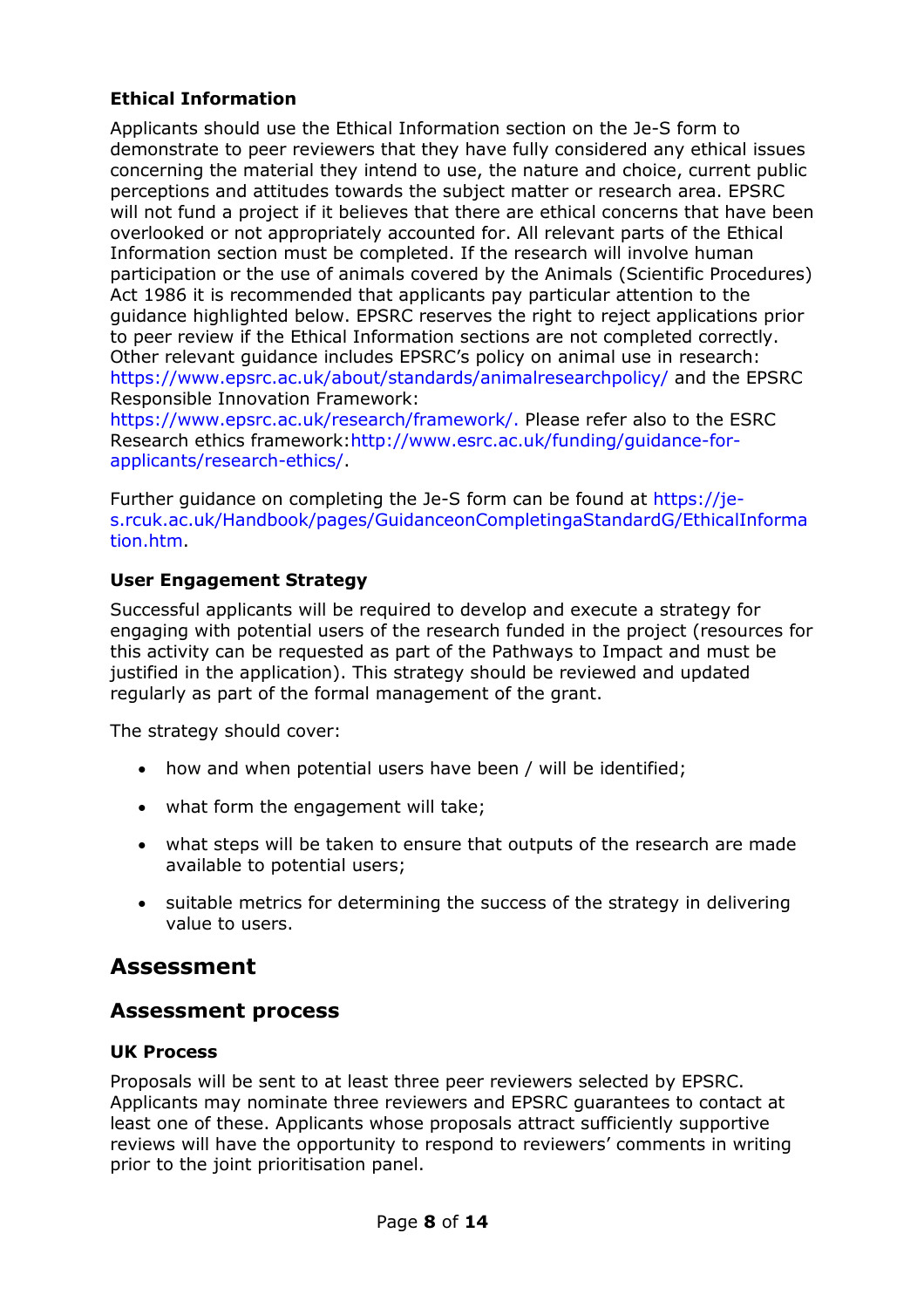#### **India Process**

Proposals will be sent to at least three peer reviewers selected by DST. Applicants may nominate three reviewers and DST guarantees to contact at least one of these, subject to any conflicts of interest. Applicants will have the opportunity to respond to reviewers' comments in writing prior to the panel. In addition, Indian applicants may also be called for interview/presentation before an Indian expert panel to gather more information and clarity on the proposals. The Indian expert panel may review and moderate peer review reports and seek additional information/clarity based on information provided during the presentation.

### **Joint Panel**

A joint UK/India prioritisation panel will rank the proposals based on the reviewers' comments against the assessment criteria and the PI responses received, and make final recommendations for funding to DST and EPSRC.

### **Assessment criteria**

- 1) Quality of proposal
- 2) Importance
- 3) Pathways to Impact
- 4) Appropriateness of applicants
- 5) Resources and management
- 6) Fit to call, including the added value of the proposed UK-India partnership.

Projects should aim to be true joint partnerships between the UK and India. This is an important feature of the call; where the project is judged to be one-sided this will be seen as a weakness of the proposal. Projects should be formulated to demonstrate the **added value** of active collaboration with India, and not be potentially stand-alone: both sides of the project must be fundable in order for either side to receive funding.

## **Feedback**

As applicants will have seen reviews and had the opportunity to respond to them, no additional feedback will be provided following the panel. Information on the panel outcome can be found on EPSRC's 'Grants on the Web' web page.

## **Moving forward**

Submissions to this call will count towards the Repeatedly Unsuccessful Applicants Policy. Further information about the policy can be found at: https://www.epsrc.ac.uk/funding/howtoapply/basics/resubpol/rua/

## **Guidance**

## **Guidance for reviewers**

All reviewers are asked to assess the UK-India project in its entirety and not just the research to be undertaken by the UK or Indian investigators. Reviewers are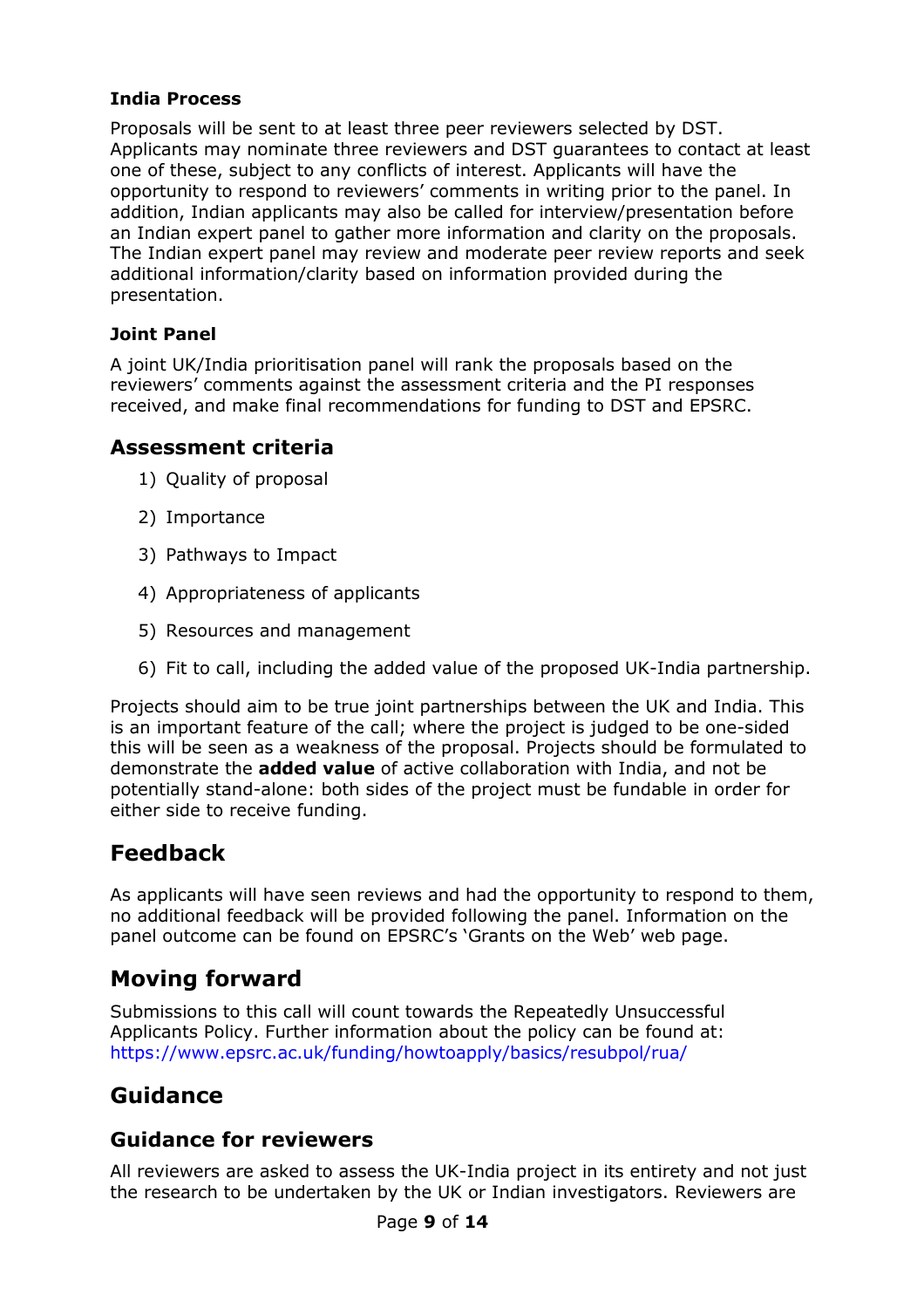requested to comment on the fit to the call scope as defined above, and the added value of the UK-India partnership proposed in the application.

Please also comment on any ethical and/or research governance issues (where applicable), including: (1) whether proposed research is ethically acceptable; (2) any ethical issues that need separate consideration; (3) appropriateness of ethical review and research governance arrangements; (4) any potential adverse consequences for humans, animals or the environment and whether these risks have been addressed satisfactorily in the proposal.

## **Additional grant conditions**

In addition to the standard terms and conditions for grants, the following conditions apply to Newton funding:

### **GAC NF 1: ODA compliance**

The Newton Fund is part of the UK's Official Development Assistance (ODA). Its aim is to develop science and innovation partnerships that promote the economic development and welfare of developing countries. The investigators must ensure the research that is undertaken as part of this grant is compliant with ODA rules and regulations as set out under the Newton Fund programme. In the event that the research is not compliant with ODA rules and regulations EPSRC reserve the right to terminate the award.

### **GAC NF 2: Acknowledgements and reporting**

In addition to the provisions in RGC22, the investigators must acknowledge the Newton Fund and the EPSRC in any publications, web pages or events associated with this grant.

Investigators must assist EPSRC/RCUK with any additional reporting requirements requested by the Department for Business, Energy and Industrial Strategy.

### **GAC NF 3: Starting Procedures**

This grant has a FIXED start date of 1 September 2017. The start of the grant may NOT be delayed beyond or precede this date.

Please note that due to the fixed start date, the normal three month start period rules outlined in RCUK Terms and Conditions RGC4 do not apply to this project.

### **GAC NF 4: Ethical requirements**

Research must meet the RCUK Research Governance guidelines outlined in RGC2. For clinical studies involving human participants and/or patients, appropriate consent must be obtained. Additionally, any research undertaken outside the UK must have both UK and respective country ethical approvals.

When collaborating with other laboratories, or where animal facilities are provided by third parties, researchers and the local ethics committee in the UK should satisfy themselves that welfare standards consistent with the principles of UK legislation (e.g. the ASPA) and set out in this guidance are applied and maintained.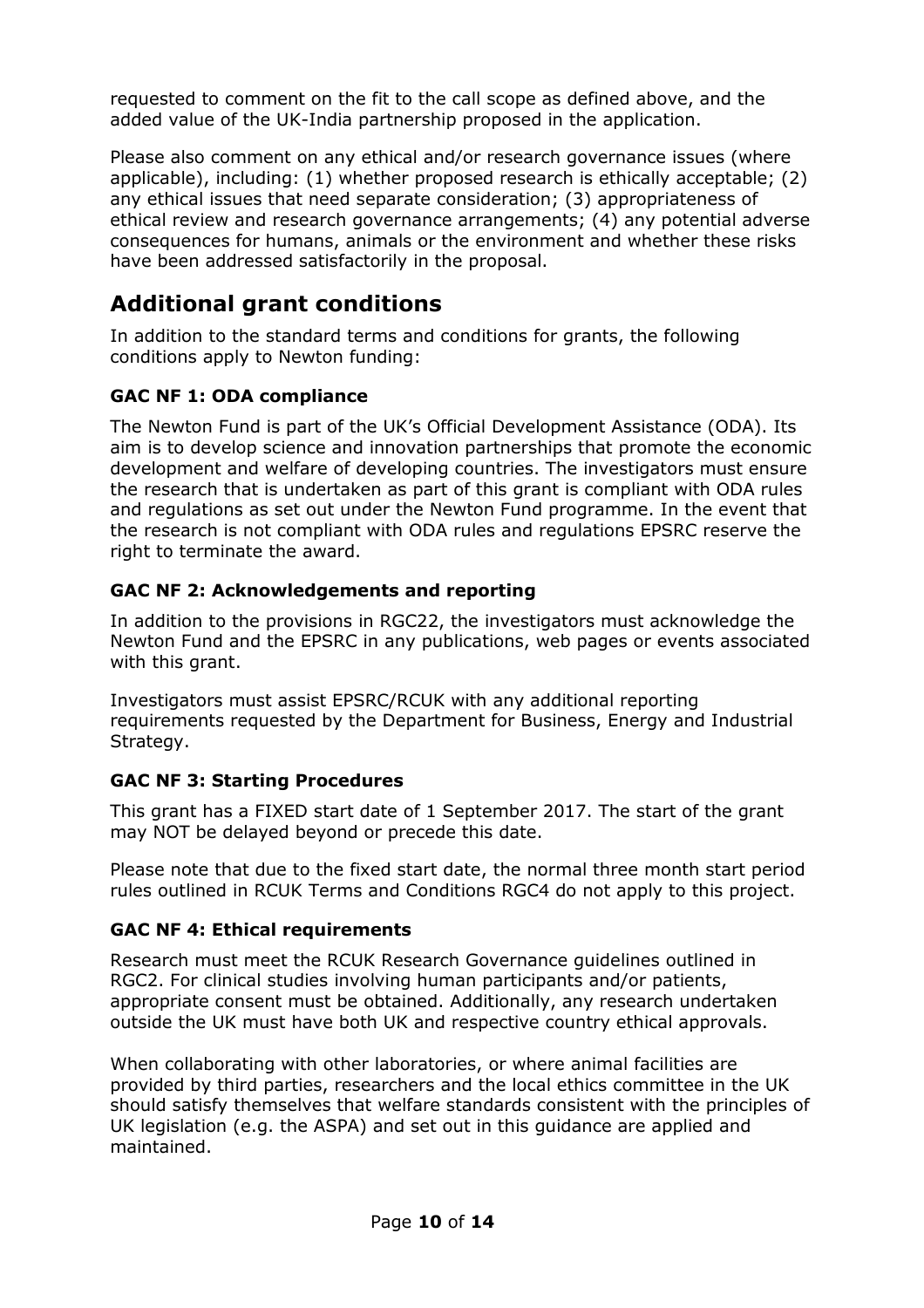For grants that include the use of animals, the guidance https://www.epsrc.ac.uk/about/standards/animalresearchpolicy/ must be adhered to, and in particular: 'If applicants are proposing to undertake any animal experiments as part of collaborative programmes outside the UK, these experiments must be conducted in a way that conforms to the legal, ethical and normal practices in that country, as well as conforming to the standards (including animal welfare) required in the UK.'

The Principal Investigator/Research Organisation must be prepared to furnish EPSRC with a copy of the ethical approval, and any correspondence with the committees, if requested by the Council. The principal investigator must notify EPSRC if a regulator or a research ethics committee requires amendments that substantially affect the research question, methodology or costs to the extent that the project is no longer the same as that approved for funding by EPSRC.

### **GAC NF 5: Government support**

This award is dependent on continuing Government commitment for this initiative. In the event that this support is withdrawn, EPSRC reserves the right to terminate the award.

### **GAC NF 6: Requests for extensions to awards**

Due to financial restraints of the Newton Fund Programme, grant extensions will only be considered under exceptional circumstances (in line with the Equality Act 2010) and will require EPSRC agreement on a case-by-case basis. The Research Organisation remains responsible for compliance with the terms of the Equality Act 2010 including any subsequent amendments introduced while work is in progress; and for ensuring that the expectations set out in the RCUK statement of expectations for equality and diversity are met.

### **GAC NF 7: Subcontracts**

It is important to highlight that the Research Organisation awarded the grant is responsible for the conduct and administration of the grant during the whole life time of the award (pre-award, during the grant and on completion). It is accountable for the effective use of public funds, and must therefore ensure that all grant monies are subject to proper financial management processes. It is the Research Organisation's responsibility to ensure that expenditure on subcontracts in the UK and abroad is subject to robust controls to ensure value for money and propriety and that all costs should be fully vouched and maintained for possible inspection and checks by, or on behalf of, the funding organisation.

This award has therefore been made on the basis that if any funds are transferred to another UK or overseas organisation then the Research Organisation must undertake due diligence checks to ensure that the funding will be appropriately used (as set out above). The Research Organisation may be asked to provide evidence that where funds have been transferred they have undertaken appropriate due diligence to ensure that any risks are recognised, understood and treated as necessary. The Research Organisation may be asked to provide additional information on how the due diligence checks were carried out.

Please refer to EPSRC for any specific guidance.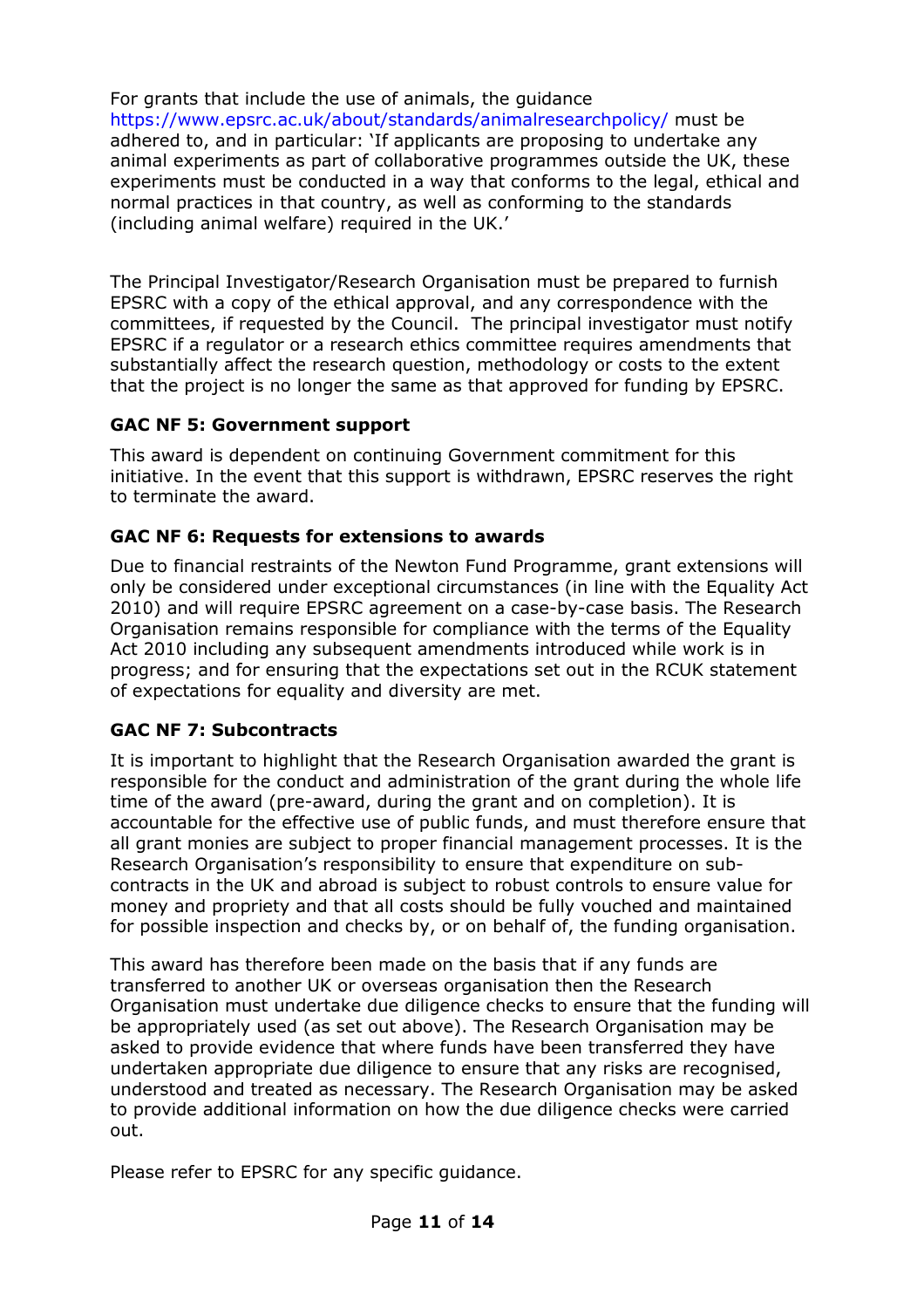## **DST Terms and Conditions**

The standard terms and conditions for DST grants are available on DST website. DST reserves the right to include any additional terms and conditions specific to the grant at the stage of technical evaluation or financial due diligence of the proposals.

## **Key dates**

| <b>Activity</b>                    | <b>Date</b>                  |  |
|------------------------------------|------------------------------|--|
| <b>Deadline for Full Proposals</b> | <b>15 March 2017</b>         |  |
| <b>Prioritisation Panel</b>        | Late June/early July<br>2017 |  |
| <b>Funding decision</b>            | <b>July 2017</b>             |  |
| <b>Grant start date</b>            | 1 September 2017             |  |

## **Contacts**

#### **Contacts:**

## **UK India**

Glenn Goodall **Dr J.B.V. Reddy** glenn.goodall@epsrc.ac.uk deep and the state of the state of the state of the state of the state of the state o 01793 444427 011-26590328

For Newton Fund and Official Development Assistance queries please contact:

Gavin Salisbury gavin.salisbury@epsrc.ac.uk 01793-444040.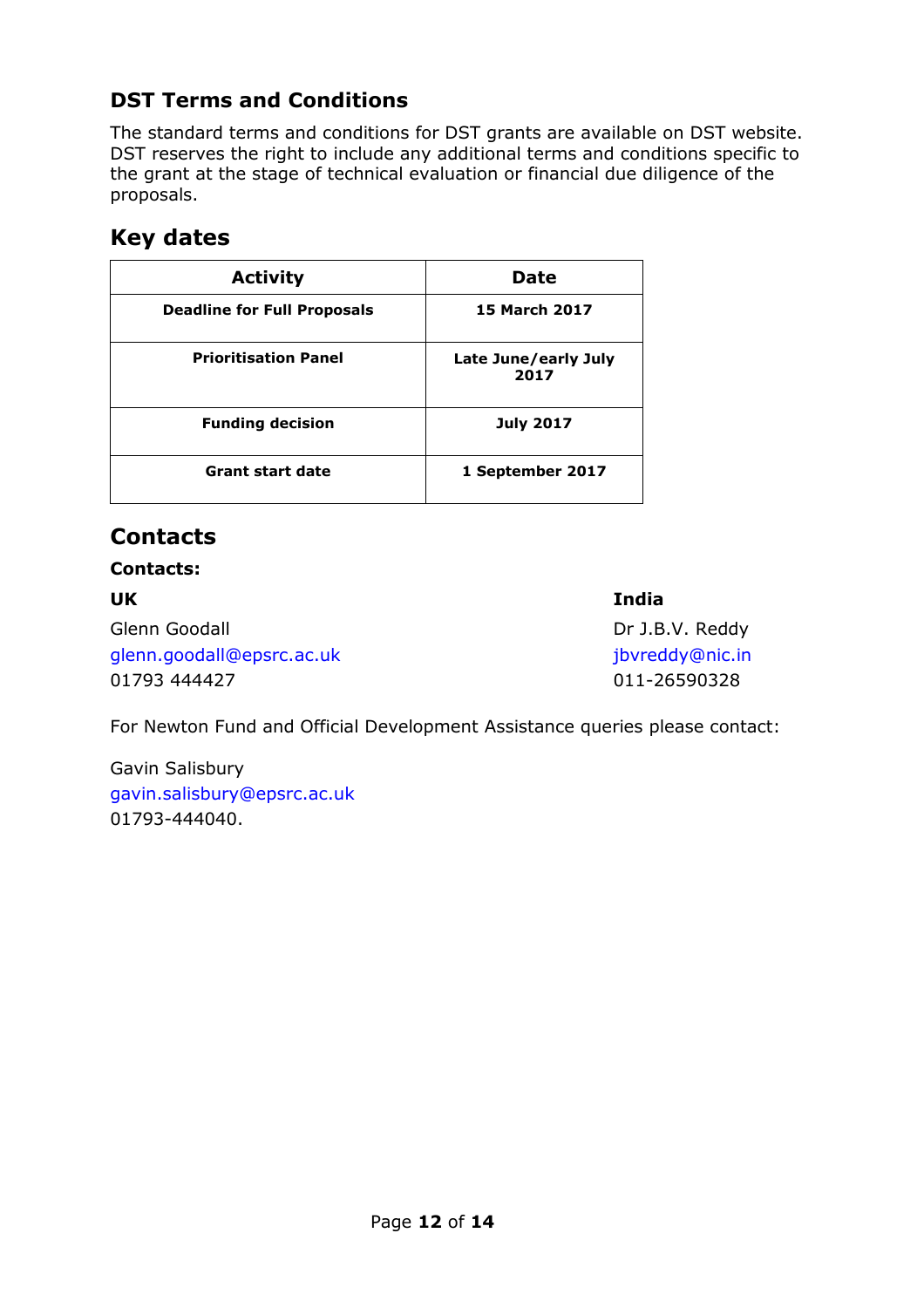# **Change log**

| <b>Name</b>                           | <b>Date</b> | <b>Version</b> | <b>Change</b> |
|---------------------------------------|-------------|----------------|---------------|
| Gavin<br>Salisbury/Daniel<br>Emmerson | 19/1/17     | 1.0            |               |
|                                       |             |                |               |

# **Appendix**

# **Je-S attachments checklist**

| <b>Attachment Type</b>                | <b>Maximum Page</b><br>length | <b>Mandatory/Optional</b>        | <b>Extra Guidance</b>                                                                                                                                                                                                       |
|---------------------------------------|-------------------------------|----------------------------------|-----------------------------------------------------------------------------------------------------------------------------------------------------------------------------------------------------------------------------|
| Case for Support                      | 8 pages                       | M(andatory)                      | Comprising up to<br>two A4 sides for<br>track record, and<br>six A4 sides<br>describing proposed<br>research and its<br>context.                                                                                            |
| Pathways to Impact                    | 2 pages                       | M                                |                                                                                                                                                                                                                             |
| Workplan                              | 1 page                        | M                                |                                                                                                                                                                                                                             |
| Justification for<br>Resources        | 2 pages                       | M                                |                                                                                                                                                                                                                             |
| Data Management<br>Plan               | 2 pages                       | M                                |                                                                                                                                                                                                                             |
| Non-UK components                     | 1 page                        | M                                | ODA statement. See<br>main text.                                                                                                                                                                                            |
| <b>CVs</b>                            | 2 pages each                  | As required                      | For named and<br>visiting researchers,<br>and researcher co-<br>investigators only.<br>CVs for<br>Investigators are<br>not required and<br>will not be<br>accepted.                                                         |
| Project Partner<br>Letters of Support | No page limits                | Mandatory; number<br>as required | Must be included<br>from all named<br>project partners,<br>including in this<br>instance the Indian<br>partner research<br>organisations. Must<br>be on headed<br>paper, and be<br>signed and dated<br>within six months of |